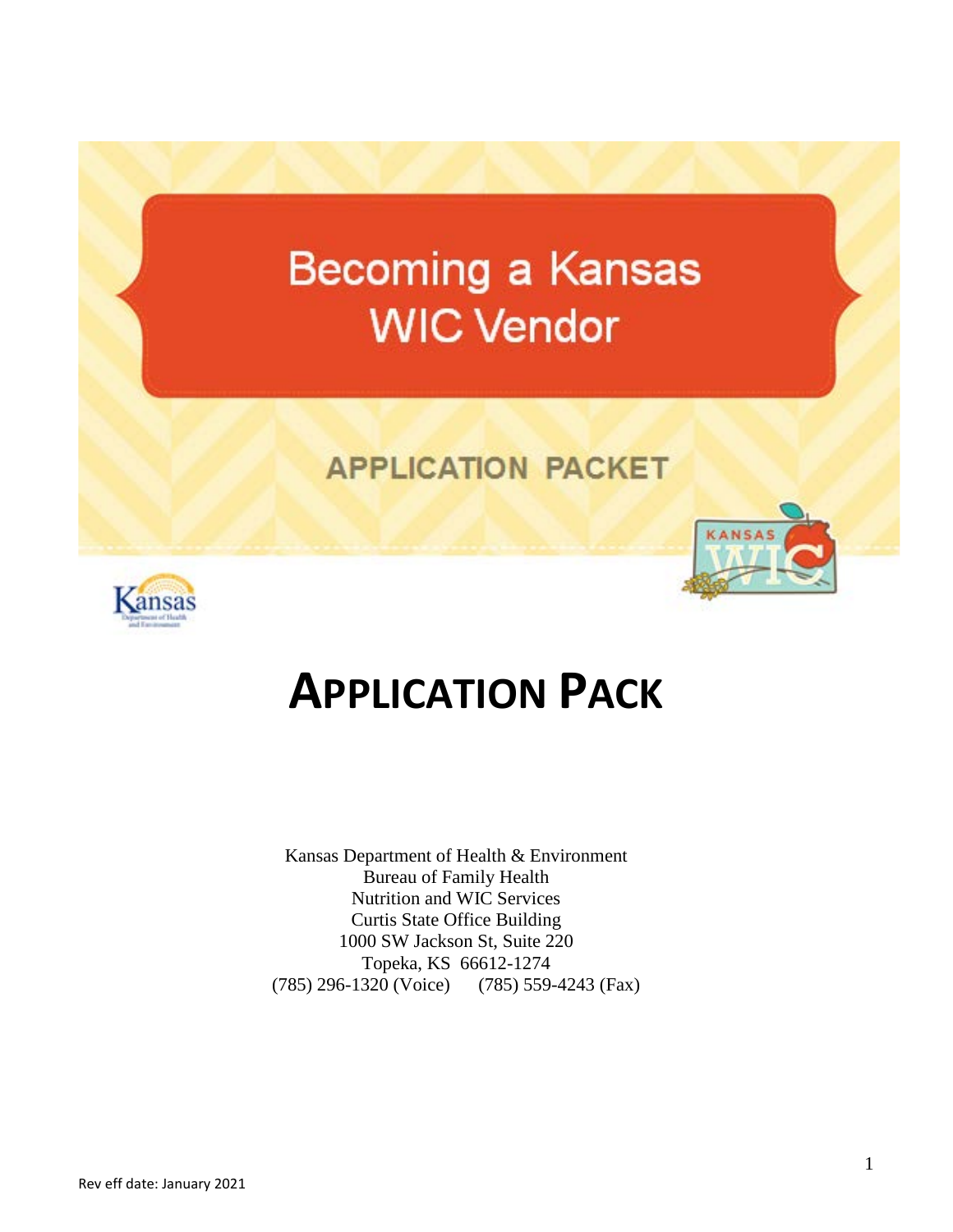Division of Public Health Curtis State Office Building 1000 SW Jackson St., Suite 300 Topeka, KS 66612-1368

Lee A. Norman, M.D., Secretary

Dear Potential WIC Vendor:

Thank you for your interest in becoming a vendor for the Kansas Special Supplemental Nutrition Program for Women, Infants, and Children (WIC). This packet includes:

and Environment

- the WIC Evaluation and Selection Criteria,
- a list of county designations,
- Minimum Stock Requirements (for urban and rural counties),
- \* Vendor Application (which includes the following):
	- o \* Vendor Price Survey Analysis and

**In order to expedite the application process, a [\\*Kansas WIC Vendor Participation Contract](http://www.kansaswic.org/manual/forms/Vendor_Participation_Contract.pdf) may be downloaded from the website [www.kansaswic.org.](http://www.kansaswic.org/) Please fill out the last page and send it in with your completed application.**

It is important that you read all information before signing the appropriate documents. If you are approved as a WIC vendor you will be held accountable to all WIC vendor requirements. The State WIC Agency will determine if information provided on the application meets WIC vendor preliminary approval criteria. If the preliminary criteria are met, the Local WIC Agency will then conduct an on-site evaluation.

The final decision to approve or deny your application rests with the State WIC Agency and you will be notified of the final decision. If approved, you will receive WIC materials along with a copy of the signed Vendor Participation Contract.

Please contact Lisa Long if you have questions or concerns about the application process. I can be reached by phone at (785) 296-1323 or by email at [lisa.long@ks.gov.](mailto:lisa.long@ks.gov) Again, thank you for your interest in becoming a WIC vendor.

Sincerely,

Lisa Long

Nutrition and WIC Services Nutrition and WIC Services

ashly walds

Lisa Long, Vendor Manager **Ashley Waldo, Vendor Manager** Ashley Waldo, Vendor Manager

\* Indicates a form that needs to be completed and sent in to the WIC State Agency.



Phone: 785-296-1086 www.kdheks.gov

Laura Kelly, Governor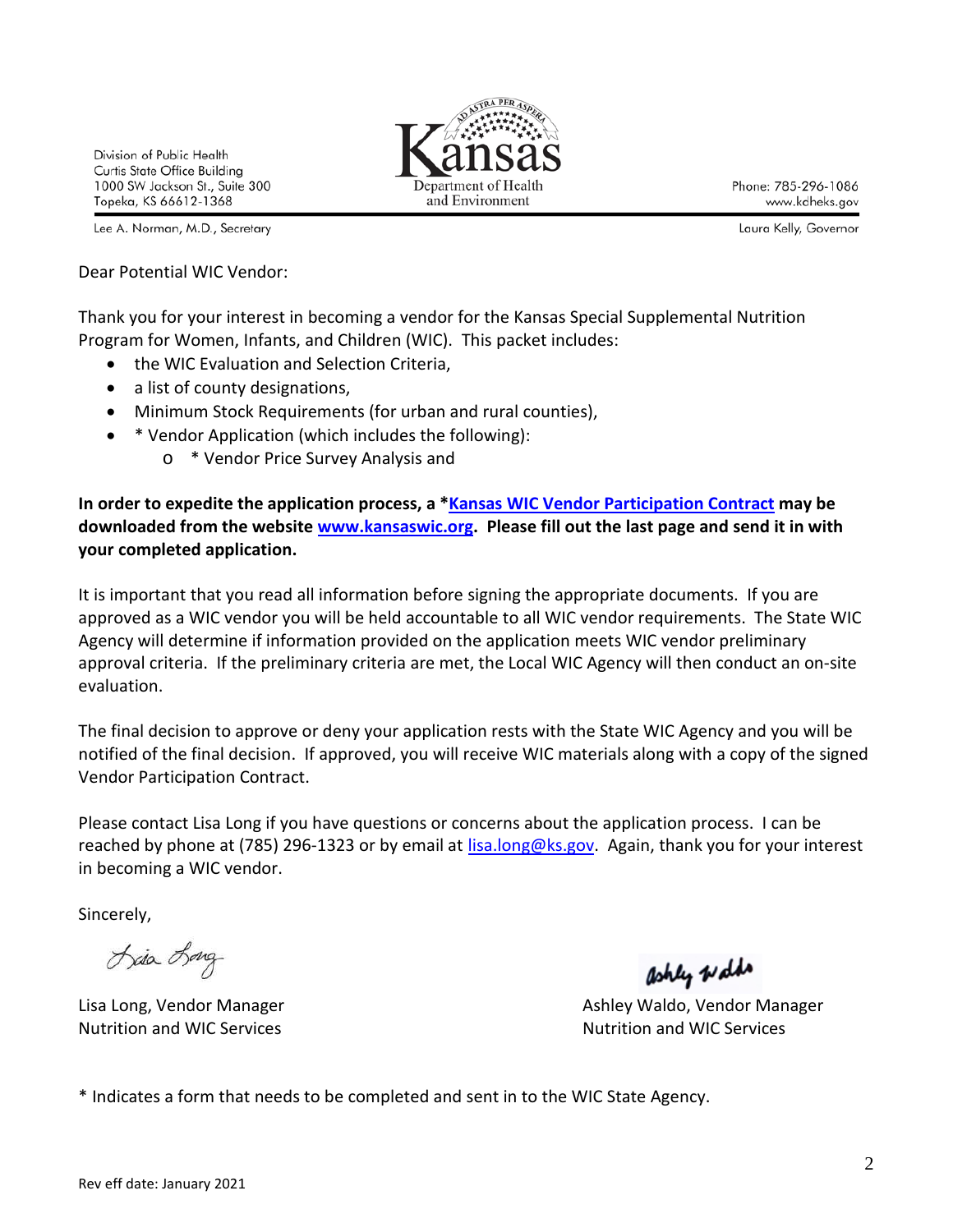#### Kansas WIC Program Evaluation and Selection Criteria <sup>1</sup>

- 1. Vendors must be licensed by the Kansas Department of Agriculture as a retail grocery store.
	- a. Military Commissaries are considered retail grocery stores.
	- b. Kansas does not authorize what are considered "convenience stores."
- 2. Vendors must provide foods from stationary locations, have a minimum food sales area of 2,000 square feet or more, and be accessible to clients with disabilities. Non-stationary locations will be considered only when a specific area has been identified as having inadequate client access.
- 3. Vendors must not be currently disqualified from the Kansas Food Assistance Program.
- 4. Vendors must be currently enrolled or in the process of applying to participate in the Kansas Food Assistance program (SNAP).
- 5. Vendors must maintain a point-of-sale (POS) system certified as capable of processing online, real time eWIC transactions that originate from the Kansas WIC program and the use of a Kansas eWIC card.

**The certified POS system must be an "integrated" system which uses a single system to scan foods and process payment. A "stand-beside" POS system that uses two separate systems to scan foods and process payment will only be considered in those areas not currently being served by a vendor with an "integrated" POS system. If you are considering purchasing or upgrading equipment, contact the state WIC office for guidance on which systems are eWIC certified.**

Vendors must implement a certified POS system prior to accepting eWIC benefit cards in accordance with published rules, policies and specifications.

- 6. Vendors must maintain a minimum stock of WIC approved foods. A list of minimum stock requirements is located within this application packet.
- 7. At the time of application, the vendor's prices must meet pricing requirements with the average prices established for the peer group they would be placed in. Vendors with the lowest prices for WIC foods will be given preference for authorization over vendors with higher priced WIC food items within their peer group.
- 8. Vendors must produce a dated cash register receipt to document each sale. The receipt should give a product description of food items purchased and unit prices for each food item to allow auditing of foods sold to WIC clients.
- 9. Vendors must purchase infant formula from the Approved Infant Formula list.
- 10. The State Agency will consider business integrity when determining eligibility for selection as a vendor. Activities indicating a lack of business integrity include, but are not limited to the following:
	- a. Fraud;
	- b. Antitrust violation;
	- c. Embezzlement, theft, or forgery;
	- d. Bribery;
	- e. Falsification or destruction of records;
	- f. Making false statements or claims;
	- g. Receiving stolen property;
- h. Obstruction of justice;
- i. Other evidence reflecting on the business integrity and reputation of the applicant;
- j. Arson;
- k. Conspiracy; or
- l. Official records of removal from any federal, state or local program

The Kansas WIC Program will not contract with any vendor that has been disqualified from a USDA, Food and Nutrition Services (FNS) program during the last six (6) years or if any of the vendor applicant's current owners, officers, or managers have civil judgment entered against them for, or have been convicted of any activity indicating a lack of business integrity. The State Agency will determine which offenses apply. The vendor must have and maintain a positive compliance history with any and all FNS programs, if currently or formerly a vendor for those programs.

1. This is an abbreviated listing of the Evaluation and Selection Criteria. This listing includes only the criteria for vendors submitting an application. For a full listing of the Evaluation and Selection Criteria, please refer to th[e Vendor](http://www.kansaswic.org/manual/forms/Vendor_Manual.pdf) [Procedures Manual.](http://www.kansaswic.org/manual/forms/Vendor_Manual.pdf) Potential vendors who believe they are unable to meet all requirements should contact the state agency.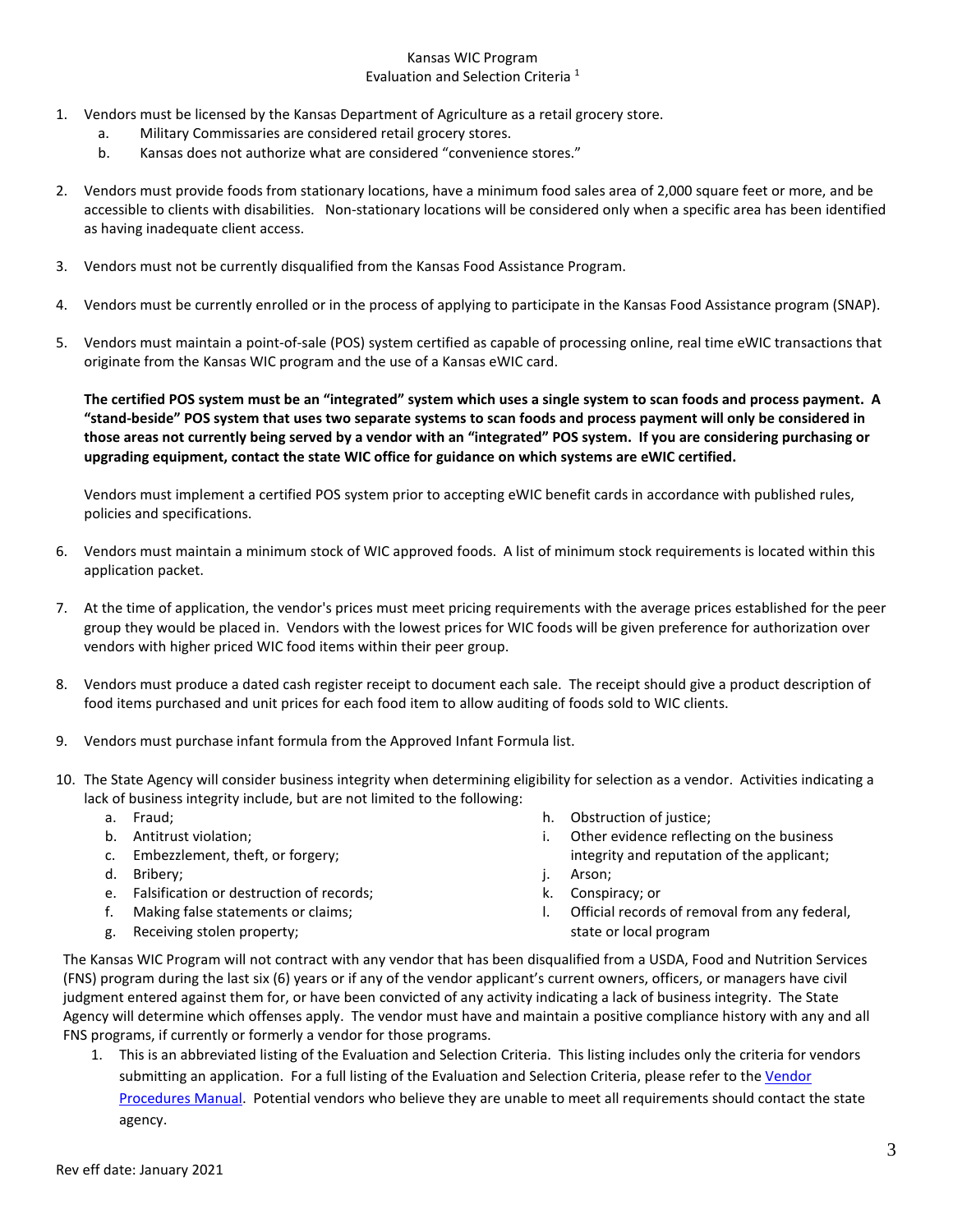# Designation of Kansas Counties

## **Rural Counties**

### **Urban Counties**

|              |                 | . <del>.</del> |
|--------------|-----------------|----------------|
| Anderson     | Marshall        | Allen          |
| Barber       | Meade           | Atchison       |
| <b>Brown</b> | Mitchell        | <b>Barton</b>  |
| Chase        | <b>Morris</b>   | Bourbon        |
| Chautauqua   | Morton          | <b>Butler</b>  |
| Cheyenne     | Nemaha          | Cherokee       |
| Clark        | <b>Ness</b>     | Cowley         |
| Clay         | Norton          | Crawford       |
| Cloud        | Osborne         | Dickinson      |
| Coffey       | Ottawa          | Douglas        |
| Comanche     | Pawnee          | Doniphan       |
| Decatur      | Pawnee          | Ellis          |
| Edwards      | <b>Phillips</b> | Finney         |
| Elk          | Pratt           | Ford           |
| Ellsworth    | Rawlins         | Franklin       |
| Gove         | Republic        | Geary          |
| Graham       | Rice            | Harvey         |
| Grant        | Rooks           | Jackson        |
| Gray         | Rush            | Jefferson      |
| Greeley      | Russell         | Johnson        |
| Greenwood    | Scott           | Labette        |
| Hamilton     | Sheridan        | Leavenworth    |
| Harper       | Sherman         | Lyon           |
| Haskell      | Smith           | McPherson      |
| Hodgeman     | Stafford        | Miami          |
| Jewell       | Stanton         | Montgomery     |
| Kearney      | Stevens         | Neosho         |
| Kingman      | Thomas          | Osage          |
| Kiowa        | Trego           | Pottawatomie   |
| Lane         | Wabaunsee       | Reno           |
| Lincoln      | Wallace         | Riley          |
| Linn         | Washington      | Saline         |
| Logan        | Wichita         | Sedgwick       |
| Marion       | Wilson          | Seward         |
|              | Woodson         | Shawnee        |
|              |                 | Sumner         |
|              |                 | Wyandotte      |
|              |                 |                |

Counties are divided into two geographical groups based on specific peer grouping information generated by the Kansas WIC program to ensure vendors are grouped with like vendors.

The Kansas Department of Health and Environment provided the original data break down, consisting of 5 county groupings based on population. More information can be found in the 2013 Annual Summary of Vital Statistics for Kansas.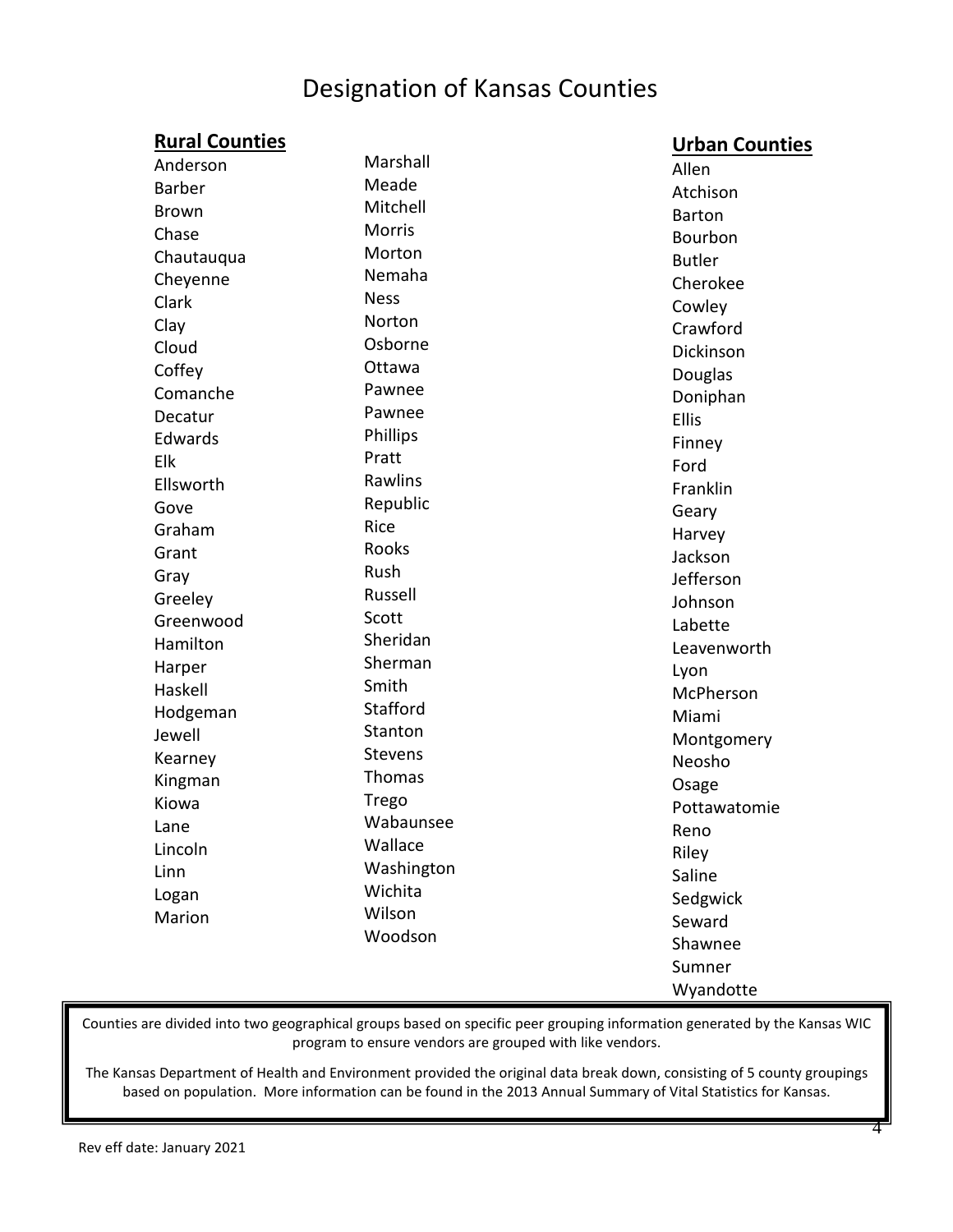## MINIMUM STOCK REQUIREMENTS

### For Kansas WIC Vendors located in **URBAN** counties

To meet the needs of WIC clients, vendors authorized in the WIC program must maintain the minimum levels, sizes and varieties of stock as indicated on this chart. Contact your local agency for exemption requirements for infant formula. See the Kansas WIC Program Booklet for more information on each food category.

|                                                               |                          | Minimum Brand                                             |                                                                |                                           |
|---------------------------------------------------------------|--------------------------|-----------------------------------------------------------|----------------------------------------------------------------|-------------------------------------------|
|                                                               |                          | or Variety                                                | <b>Required Package</b>                                        |                                           |
| Food Item                                                     |                          | Standard                                                  | <b>Standards</b>                                               | <b>Minimum Stock Level</b>                |
|                                                               |                          | <b>Infant Formula</b>                                     |                                                                |                                           |
| Similac Advance                                               |                          | Powder                                                    | 12.4 oz cans                                                   | 22 cans                                   |
| Similac Advance                                               |                          | Concentrate                                               | 13 oz cans                                                     | 70 cans                                   |
| Similac Soy Isomil                                            |                          | Powder                                                    | 12.4 oz cans                                                   | 22 cans                                   |
| Similac Soy Isomil                                            |                          | Concentrate                                               | 13 oz cans                                                     | 70 cans                                   |
| Similac Sensitive Fussiness & Gas                             |                          | Powder                                                    | 12.6 oz cans                                                   | 22 cans                                   |
|                                                               |                          |                                                           | Milk (Store Brand or Least Expensive Brand Available)          |                                           |
|                                                               |                          |                                                           | Half-gallon and                                                | 6 half gallons and                        |
| Whole                                                         |                          | 1 brand                                                   | Gallon                                                         | 12 gallons                                |
|                                                               |                          |                                                           | Half-gallon and                                                | 6 half gallons and                        |
| Skim/Fat Free, 0%, 1/2%, or 1%                                |                          | 1 brand                                                   | Gallon                                                         | 12 gallons                                |
|                                                               |                          |                                                           | <b>Cheese (Store Brand or Least Expensive Brand Available)</b> |                                           |
| American, Cheddar, Colby,<br>Monterey Jack, Mozzarella, Swiss |                          | 2 varieties                                               | 8 oz or 16 oz package                                          | 8 - 8 oz packages or<br>4 - 16 oz package |
|                                                               |                          |                                                           | Eggs(Store Brand or Least Expensive Brand Available)           |                                           |
| Large, Grade A or AA                                          |                          | 1 brand                                                   | 1 dozen                                                        | 4 dozen                                   |
|                                                               |                          |                                                           | Juice (See WIC Food List for brand information)                |                                           |
| Ready to drink                                                |                          | 2 flavors                                                 | 64 oz containers                                               | 6 containers each flavor                  |
| Concentrate, frozen or shelf stable                           |                          | 2 flavors                                                 | $11.5$ oz $-12$ oz<br>containers                               | 4 containers each flavor                  |
|                                                               |                          |                                                           | <b>Cereal (See WIC Food List for brand information)</b>        |                                           |
| Infant                                                        | 2 varieties (rice $+1$ ) |                                                           | 8 oz container                                                 | 4 boxes each variety                      |
| <b>Breakfast</b>                                              |                          | 4 varieties (at least one variety<br>must be whole grain) | 11 oz up to 36 oz<br>packages                                  | 2 packages each variety                   |
|                                                               |                          | <b>Peanut Butter</b>                                      |                                                                |                                           |
| Smooth or Crunchy                                             |                          | 1 brand                                                   | 16 oz - 18 oz container                                        | 2 containers                              |
|                                                               |                          | <b>Baby Food</b>                                          |                                                                |                                           |
| Fruit                                                         |                          | 4 varieties                                               | 4 oz containers                                                | 128 containers total                      |
| Vegetable                                                     |                          | 4 varieties                                               | 4 oz containers                                                | 128 containers total                      |
| Meat w/gravy                                                  |                          | 3 varieties                                               | 2.5 oz containers                                              | 62 containers total                       |
|                                                               |                          |                                                           |                                                                |                                           |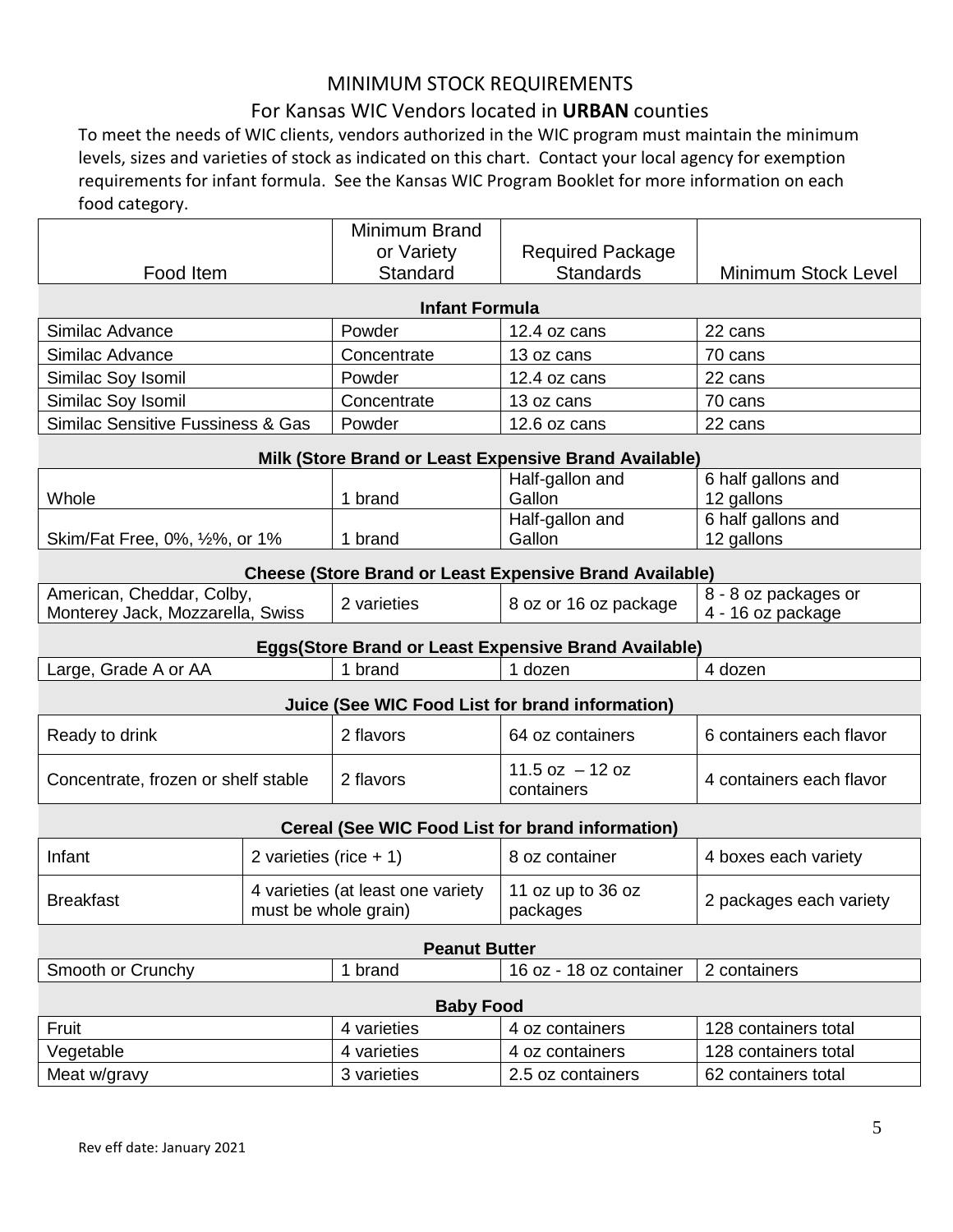#### MINIMUM STOCK REQUIREMENTS For Kansas WIC Vendors located in **URBAN** counties

| Food Item                                                                                                                                                                                                                                                                               | Minimum Brand<br>or Variety<br>Standard<br><b>Canned Beans</b> | <b>Required Package</b><br><b>Standards</b> | <b>Minimum Stock Level</b> |
|-----------------------------------------------------------------------------------------------------------------------------------------------------------------------------------------------------------------------------------------------------------------------------------------|----------------------------------------------------------------|---------------------------------------------|----------------------------|
| ◆ Black or Red<br>◆ Black-Eyed Peas<br>• Crowder or Purple Hull Peas<br>◆ Fat Free Refried Beans<br>◆ Garbanzo Beans or Chickpeas<br><b>Great Northern Beans</b><br>◆ Kidney Beans<br>$\bullet$ Lentils<br>• Lima or Butter Beans<br>• Navy Beans<br>◆ Pinto Beans<br><b>Split Peas</b> | 3 varieties                                                    | 15 oz to 16 oz cans                         | 4 cans each variety        |
| <b>Fish</b>                                                                                                                                                                                                                                                                             |                                                                |                                             |                            |
| Light Tuna (chunk)                                                                                                                                                                                                                                                                      | 1 brand                                                        | 3 oz to 15 oz can or<br>pouch               | 4 containers               |
| <b>Pink Salmon</b>                                                                                                                                                                                                                                                                      | 1 brand                                                        | 3 oz to 15 oz can or<br>pouch               | 4 containers               |

#### **Fruits and Vegetables**

| $F$ resh<br><b>Fruits</b> | varieties | variety<br>each<br>pounds |
|---------------------------|-----------|---------------------------|
| -resh<br>Vegetables       | varieties | variety<br>each<br>pounds |

## **Whole Grains (See the WIC Food List for brand information)**

| ♦ 100% Whole Wheat bread/rolls/buns<br>(12, 16, 20, or 24 oz)<br>♦ Soft Corn or Whole Wheat Tortillas<br>(8, 12, 16, 20, 24, or 32 oz)<br>$\bullet$ Brown Rice (16 or 32 oz)<br>Instant Brown Rice (14 oz) | 2 whole grain<br>options | At least one option<br>must be in a 16 oz<br>package | 2 packages each option |
|------------------------------------------------------------------------------------------------------------------------------------------------------------------------------------------------------------|--------------------------|------------------------------------------------------|------------------------|
| Whole Wheat Pasta (16 oz)                                                                                                                                                                                  |                          |                                                      |                        |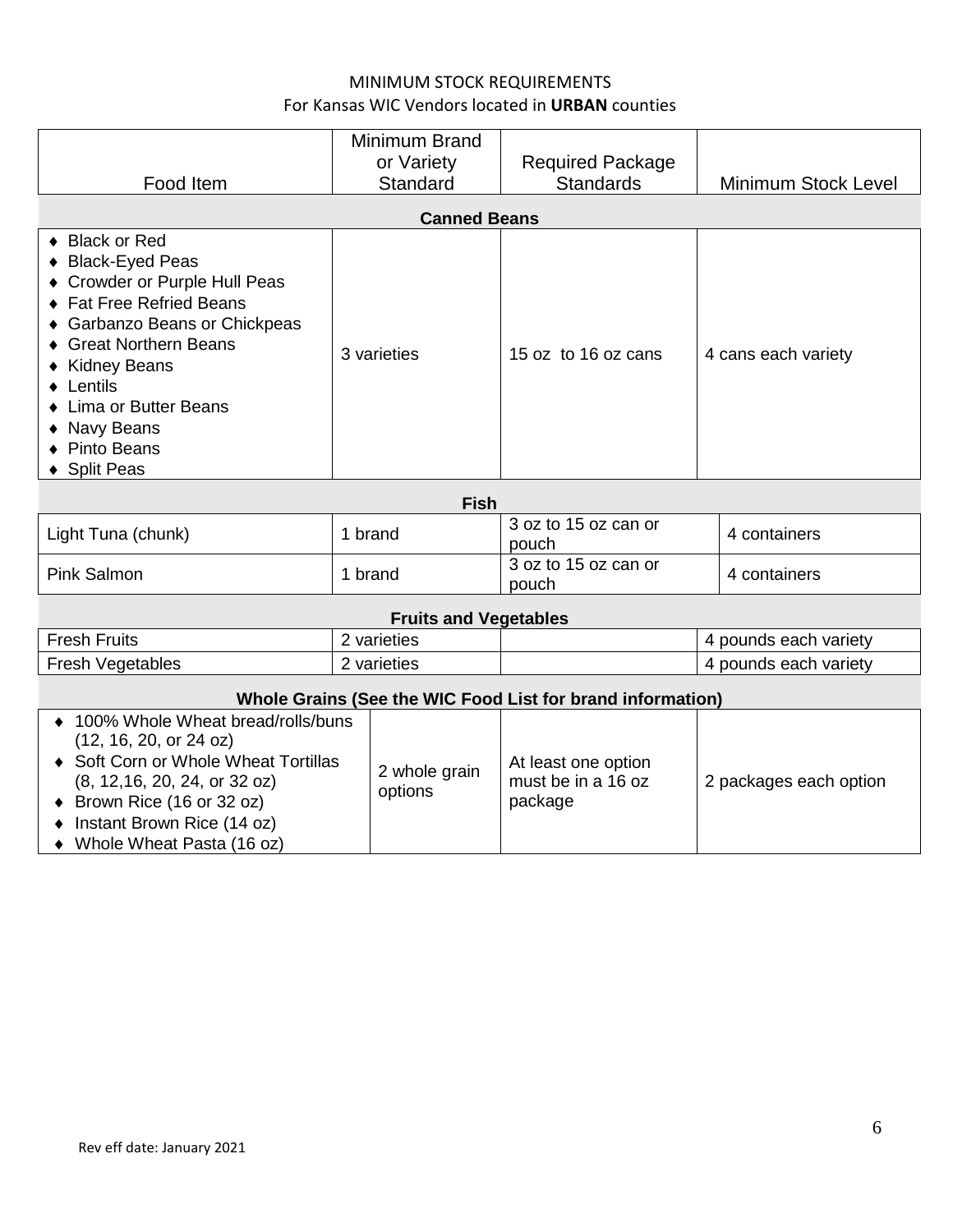#### MINIMUM STOCK REQUIREMENTS

#### For Kansas WIC Vendors located in **RURAL** counties

To meet the needs of WIC clients, vendors authorized in the WIC program must maintain the minimum levels, sizes and varieties of stock as indicated on this chart. Contact your Local Agency for exemptions on requirements for infant formula. See the Kansas WIC Program Booklet for more information on each food category.

|                                              |                          | Minimum Brand                     |                                                               |                            |
|----------------------------------------------|--------------------------|-----------------------------------|---------------------------------------------------------------|----------------------------|
|                                              |                          | or Variety                        | <b>Required Package</b>                                       |                            |
| Food Item                                    |                          | Standard                          | <b>Standards</b>                                              | <b>Minimum Stock Level</b> |
|                                              |                          | <b>Infant Formula</b>             |                                                               |                            |
| Similac Advance                              |                          | Powder                            | 12.4 oz cans                                                  | 11 cans                    |
| Similac Advance                              |                          | Concentrate                       | 13 oz cans                                                    | 35 cans                    |
| Similac Soy Isomil                           |                          | Powder                            | 12.4 oz cans                                                  | 11 cans                    |
| Similac Soy Isomil                           |                          | Concentrate                       | 13 oz cans                                                    | 35 cans                    |
| <b>Similac Sensitive Fussiness &amp; Gas</b> |                          | Powder                            | 12.6 oz cans                                                  | 11 cans                    |
|                                              |                          |                                   | Milk(Store Brand or Least Expensive Brand Available)          |                            |
|                                              |                          |                                   | Half-gallon and                                               | 3 half gallons and         |
| Whole                                        |                          | 1 brand                           | Gallon                                                        | 6 gallons                  |
|                                              |                          |                                   | Half-gallon and                                               | 3 half gallons and         |
| Skim/Fat Free, 0%, 1/2%, or 1%               |                          | 1 brand                           | Gallon                                                        | 6 gallons                  |
|                                              |                          |                                   | <b>Cheese(Store Brand or Least Expensive Brand Available)</b> |                            |
| American, Cheddar, Colby,                    |                          | 2 varieties                       | 8 oz or 16 oz package                                         | 4 - 8 oz packages or       |
| Monterey Jack, Mozzarella, Swiss             |                          |                                   |                                                               | 2 - 16 oz package          |
|                                              |                          |                                   | Eggs (Store Brand or Least Expensive Brand Available)         |                            |
| Large, Grade A or AA                         |                          | 1 brand                           | 1 dozen                                                       | 2 dozen                    |
|                                              |                          |                                   | Juice (See WIC Food List for brand information)               |                            |
| Ready to drink                               |                          | 2 flavors                         | 64 oz containers                                              | 3 containers each flavor   |
| Concentrate, frozen or shelf stable          |                          | 2 flavors                         | $11.5$ oz $-12$ oz<br>containers                              | 2 containers each flavor   |
|                                              |                          |                                   | <b>Cereal (See WIC Food List for brand information)</b>       |                            |
| Infant                                       | 2 varieties (rice $+1$ ) |                                   | 8 oz container                                                | 2 boxes each variety       |
| <b>Breakfast</b>                             | must be whole grain)     | 4 varieties (at least one variety | 11 oz up to 36 oz<br>packages                                 | 1 package each variety     |
| <b>Peanut Butter</b>                         |                          |                                   |                                                               |                            |
| Smooth or Crunchy                            |                          | 1 brand                           | 16 oz - 18 oz container                                       | 1 container                |
|                                              |                          | <b>Baby Food</b>                  |                                                               |                            |
| Fruit                                        |                          | 4 varieties                       | 4 oz containers                                               | 64 containers total        |
| Vegetable                                    |                          | 4 varieties                       | 4 oz containers                                               | 64 containers total        |
| Meat w/gravy                                 |                          | 3 varieties                       | 2.5 oz containers                                             | 31 containers total        |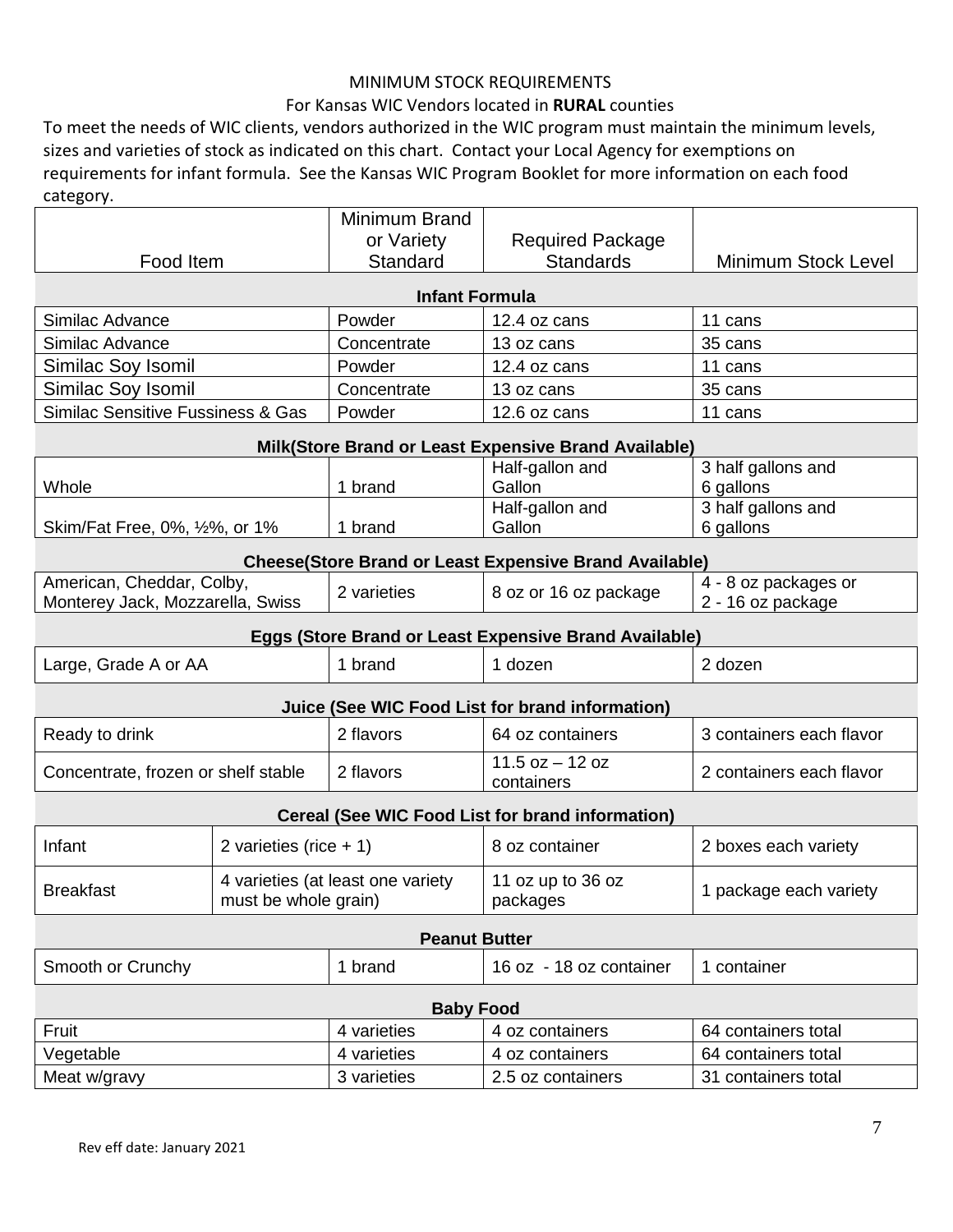#### MINIMUM STOCK REQUIREMENTS For Kansas WIC Vendors located in **RURAL** counties

| Food Item                                                                                                                                                                                                                                                               | Minimum Brand<br>or Variety<br>Standard | <b>Required Package</b><br><b>Standards</b> | <b>Minimum Stock Level</b> |
|-------------------------------------------------------------------------------------------------------------------------------------------------------------------------------------------------------------------------------------------------------------------------|-----------------------------------------|---------------------------------------------|----------------------------|
|                                                                                                                                                                                                                                                                         | <b>Canned Beans</b>                     |                                             |                            |
| ◆ Black or Red<br>◆ Black-Eyed Peas<br>♦ Crowder or Purple Hull Peas<br>♦ Fat Free Refried Beans<br>◆ Garbanzo or Chickpeas<br>♦ Great Northern Beans<br>♦ Kidney Beans<br>$\bullet$ Lentils<br>• Lima or Butter Beans<br>• Navy Beans<br>◆ Pinto Beans<br>◆ Split Peas | 3 varieties                             | 15 oz to 16 oz cans                         | 4 cans each variety        |

| Fish               |       |                            |                |
|--------------------|-------|----------------------------|----------------|
| Light Tuna (chunk) | brand | 3 oz to 15 oz can or pouch | 2 containers   |
| <b>Pink Salmon</b> | brand | 3 oz to 15 oz can or pouch | I 2 containers |

## **Fruits and Vegetables**

| $\overline{\phantom{0}}$<br><b>Fresh</b><br><b>Fruits</b> | varieties | variety<br>each<br>pounds |
|-----------------------------------------------------------|-----------|---------------------------|
| Fresh<br>Vegetables                                       | varieties | varietv<br>each<br>pounds |

## **Whole Grains (See the WIC Food List for brand information)**

| ♦ 100% Whole Wheat bread/rolls/buns<br>(12, 16, 20, or 24 oz)<br>♦ Soft Corn or Whole Wheat Tortillas<br>(8, 12, 16, 20, 24, or 32 oz)<br>$\bullet$ Brown Rice (16 or 32 oz)<br>Instant Brown Rice (14 oz)<br>• Whole Wheat Pasta (16 oz) | 2 whole grain<br>options | At least one option<br>must be in a 16 oz<br>package | 2 packages each option |
|-------------------------------------------------------------------------------------------------------------------------------------------------------------------------------------------------------------------------------------------|--------------------------|------------------------------------------------------|------------------------|
|-------------------------------------------------------------------------------------------------------------------------------------------------------------------------------------------------------------------------------------------|--------------------------|------------------------------------------------------|------------------------|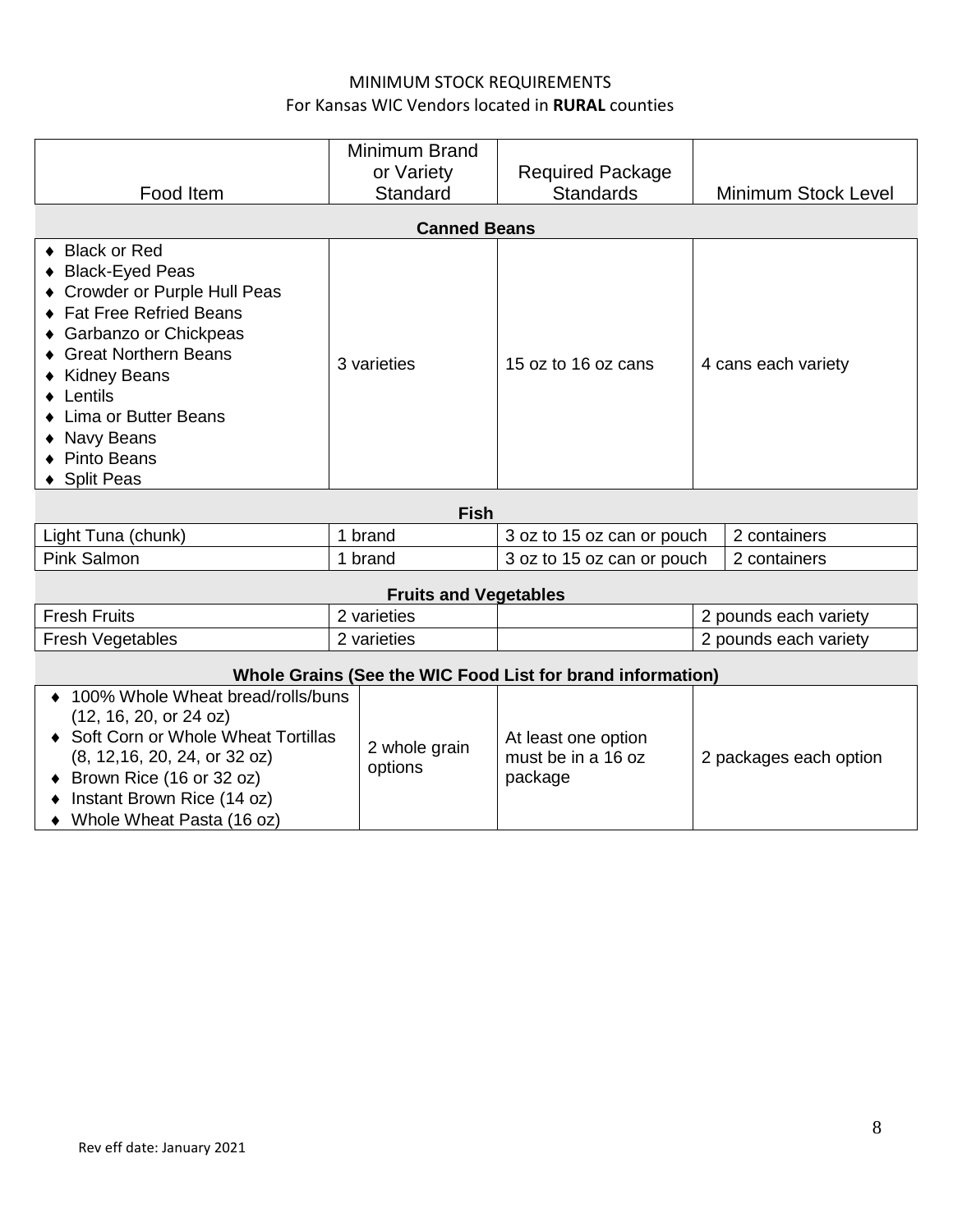KDHE Bureau of Family Health Nutrition and WIC Services 1000 SW Jackson, Suite 220 Topeka, Kansas 66612

#### WIC OFFICE USE ONLY

Reviewed by: \_\_\_\_\_\_\_ Date: \_\_\_\_\_\_\_\_\_\_\_\_\_\_\_\_

Vendor ID: \_\_\_\_\_\_\_\_\_\_\_\_\_\_\_\_\_\_\_\_\_\_\_\_\_\_

Store open date: \_\_\_\_\_\_\_\_\_\_\_\_\_\_\_\_\_\_\_\_\_\_

Change effective date: \_\_\_\_\_\_\_\_\_\_\_\_\_\_\_\_\_\_\_\_

| <b>Assigned Local Agency:</b> |  |
|-------------------------------|--|
|-------------------------------|--|

# Vendor Application

Please answer all questions and sign. Incomplete applications will not be processed.

Submission of this application does not constitute authorization to participate in the Kansas WIC Program. This application is not a contract. Participation in the Kansas WIC Program will not be authorized until all required materials have been received, evaluated and approved.

*The WIC Program is an equal opportunity program and may not discriminate on the basis of race, color, disability, age, national origin, or gender.*

| Type of Application: | $\vert$ NEW – complete entire application                         |
|----------------------|-------------------------------------------------------------------|
|                      | $\vert$ Change of Ownership – complete entire application         |
|                      | $\Box$ Change of Store Location – complete store information only |
|                      | $\vert$   Change of Store Name – complete store information only  |

#### **STORE INFORMATION**

| Is your cash register system an "integrated" system which uses a single system to scan foods and<br>process payment? Yes____________ |  | No _______________(See Questions 40-44) |  |  |
|--------------------------------------------------------------------------------------------------------------------------------------|--|-----------------------------------------|--|--|
|                                                                                                                                      |  |                                         |  |  |

<span id="page-8-0"></span><sup>&</sup>lt;sup>1</sup> An email address is required to ensure vital information is communicated in a timely way.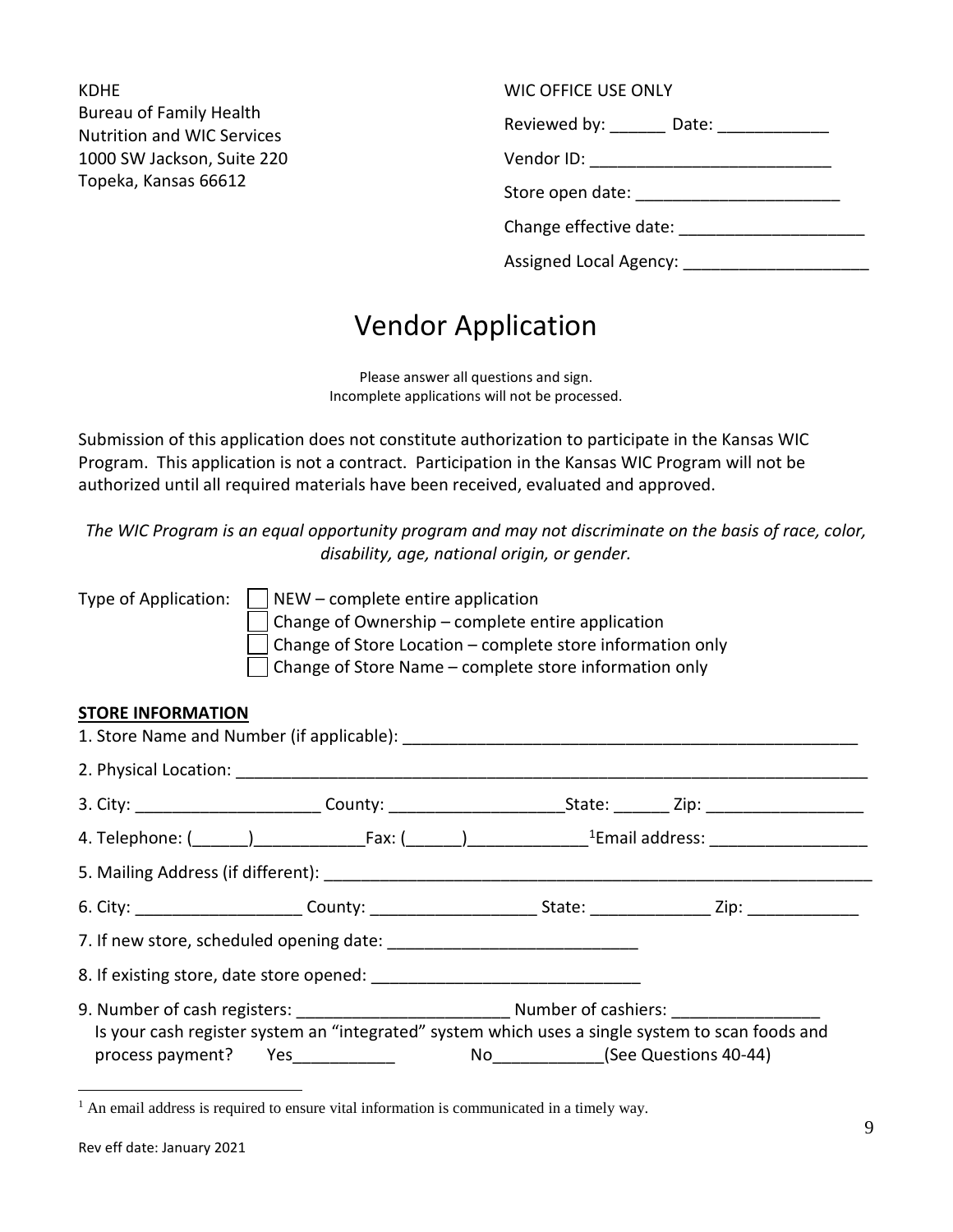| 11. Does your store use scanners?     Yes     No                               |                                                                                                                                                                                                                                |              |                            |  |  |
|--------------------------------------------------------------------------------|--------------------------------------------------------------------------------------------------------------------------------------------------------------------------------------------------------------------------------|--------------|----------------------------|--|--|
| 12. If scanners are used, are they programmable to identify WIC allowed foods? |                                                                                                                                                                                                                                |              |                            |  |  |
| 13. Do you contract with a company to maintain your scanners/cash registers?   |                                                                                                                                                                                                                                |              | $Yes \mid \text{No}$       |  |  |
|                                                                                |                                                                                                                                                                                                                                |              |                            |  |  |
|                                                                                | 14. Federal Taxpayer ID Number (9 digit TIN #): ___ ___-___ ___ ___ ___ ___ ___ ___                                                                                                                                            |              |                            |  |  |
|                                                                                | 15. Hours of business: Sunday _______________Monday - Friday ______________Saturday _______________                                                                                                                            |              |                            |  |  |
|                                                                                | 16. Have you ever been disqualified from the Kansas Food Assistance Program (SNAP)?   Yes                                                                                                                                      |              | l No                       |  |  |
|                                                                                | 17. Are you an authorized Kansas Food Assistance Program vendor?                                                                                                                                                               |              | Yes  <br>No                |  |  |
|                                                                                |                                                                                                                                                                                                                                |              |                            |  |  |
|                                                                                | Kansas Food Assistance Program application pending                                                                                                                                                                             |              | Yes  <br>  No              |  |  |
|                                                                                |                                                                                                                                                                                                                                |              |                            |  |  |
|                                                                                |                                                                                                                                                                                                                                |              |                            |  |  |
| 19. Does your store have an in-store pharmacy?                                 |                                                                                                                                                                                                                                |              | Yes<br>No                  |  |  |
|                                                                                |                                                                                                                                                                                                                                |              |                            |  |  |
| <b>OWNER INFORMATION</b>                                                       |                                                                                                                                                                                                                                |              |                            |  |  |
| 20. The legal structure of this business is a: $\Box$ Corporation              |                                                                                                                                                                                                                                | Co-operative | <b>LLC</b>                 |  |  |
|                                                                                | Partnership   Sole Proprietorship                                                                                                                                                                                              |              |                            |  |  |
|                                                                                |                                                                                                                                                                                                                                |              |                            |  |  |
|                                                                                | 21.b. Name of owner(s), partners, or corporate officer(s) responsible for the operation of each store.                                                                                                                         |              |                            |  |  |
| *Name:                                                                         |                                                                                                                                                                                                                                |              |                            |  |  |
|                                                                                |                                                                                                                                                                                                                                |              |                            |  |  |
|                                                                                |                                                                                                                                                                                                                                |              |                            |  |  |
|                                                                                |                                                                                                                                                                                                                                |              |                            |  |  |
|                                                                                | Telephone #: (\budd(\budd(\budd) \budd(\budd) \budd=\budd(\budd) \budd=\budd=\budd=\budd=\budd=\budd=\budd=\budd=\budd=\budd=\budd=\budd=\budd=\budd=\budd=\budd=\budd=\budd=\budd=\budd=\budd=\budd=\budd=\budd=\budd=\budd=\ |              |                            |  |  |
|                                                                                |                                                                                                                                                                                                                                |              |                            |  |  |
|                                                                                |                                                                                                                                                                                                                                |              |                            |  |  |
|                                                                                |                                                                                                                                                                                                                                |              |                            |  |  |
|                                                                                |                                                                                                                                                                                                                                |              |                            |  |  |
|                                                                                |                                                                                                                                                                                                                                |              | EMAIL: ___________________ |  |  |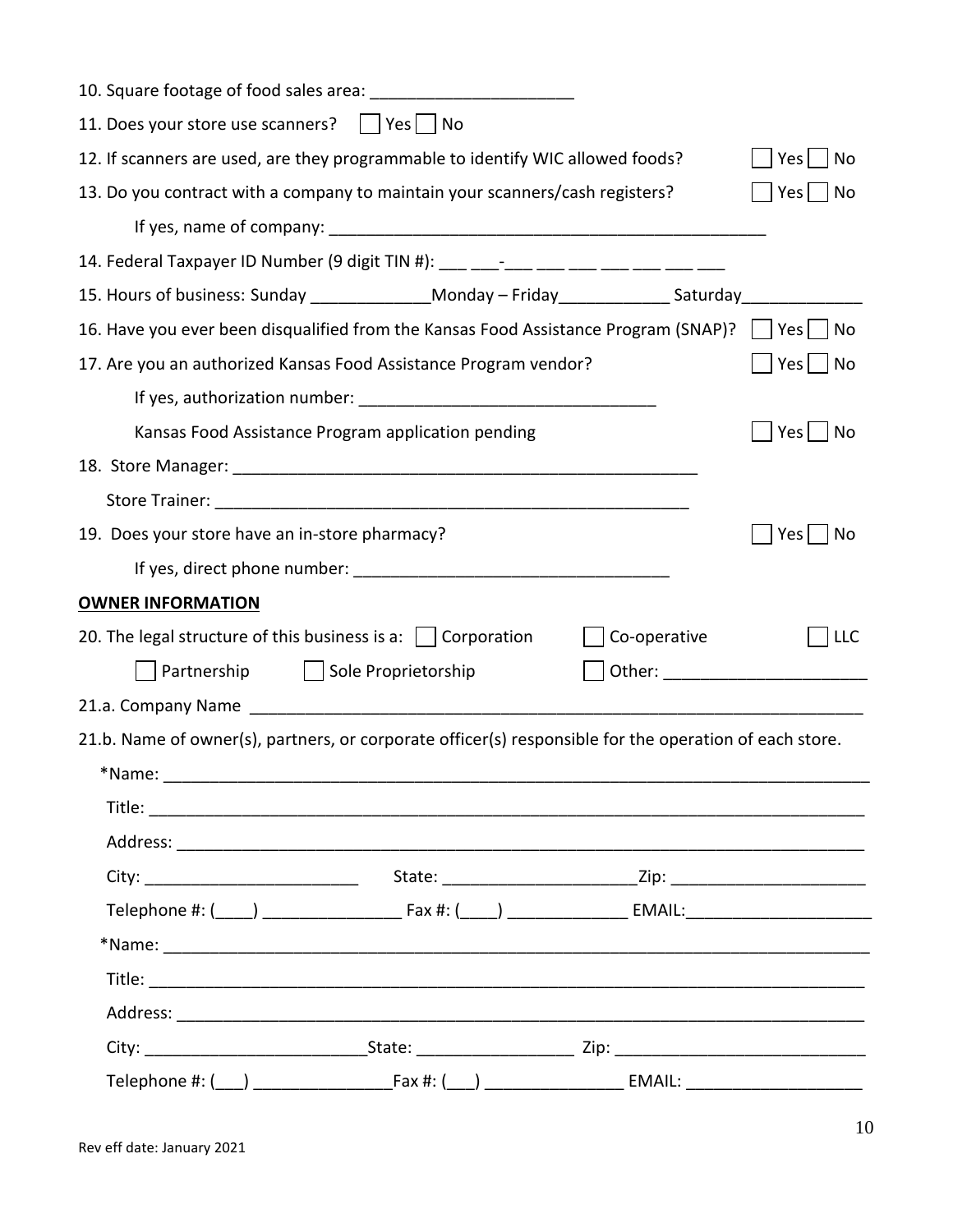| 23. If a new ownership, effective date new ownership takes place: _________________________________        |
|------------------------------------------------------------------------------------------------------------|
| 24. Are any of the current owners related by blood or marriage to previous owners? $\vert \vert$ Yes<br>No |
|                                                                                                            |
| 25. Please list other stores in which you have ownership or interest: (add extra page if necessary)        |
|                                                                                                            |
|                                                                                                            |
| Yes   No<br>26. Have any current owners previously operated a retail grocery in Kansas?                    |
| $ Yes $   No<br>27. Have the current owners ever participated in the WIC program?                          |
| 28. Have the current owners ever been associated with this or any other store that was suspended or        |
| $ $   Yes     No<br>disqualified from the WIC Program or Kansas Food Assistance Program?                   |
| 29. In the past 6 years have the current owners, officers or managers of this business been convicted of,  |
| or have a civil judgment for: fraud, antitrust violations, embezzlement, theft, forgery, bribery,          |
| falsification or destruction of records, making false statements, receiving stolen property, making        |
| false claims or obstruction of justice?<br>Yes <sub>l</sub><br>  No                                        |
| 30. If this is a change of ownership from a previous WIC vendor, please complete the following:            |
|                                                                                                            |
|                                                                                                            |
| <b>WHOLESALER/SUPPLIER INFORMATION</b>                                                                     |
| 31. Provide name and address of wholesaler or supplier of infant formula (attach recent invoice showing    |
| Similac Advance powder).                                                                                   |
|                                                                                                            |
|                                                                                                            |
|                                                                                                            |
|                                                                                                            |
| <b>FINANCIAL INFORMATION</b>                                                                               |
|                                                                                                            |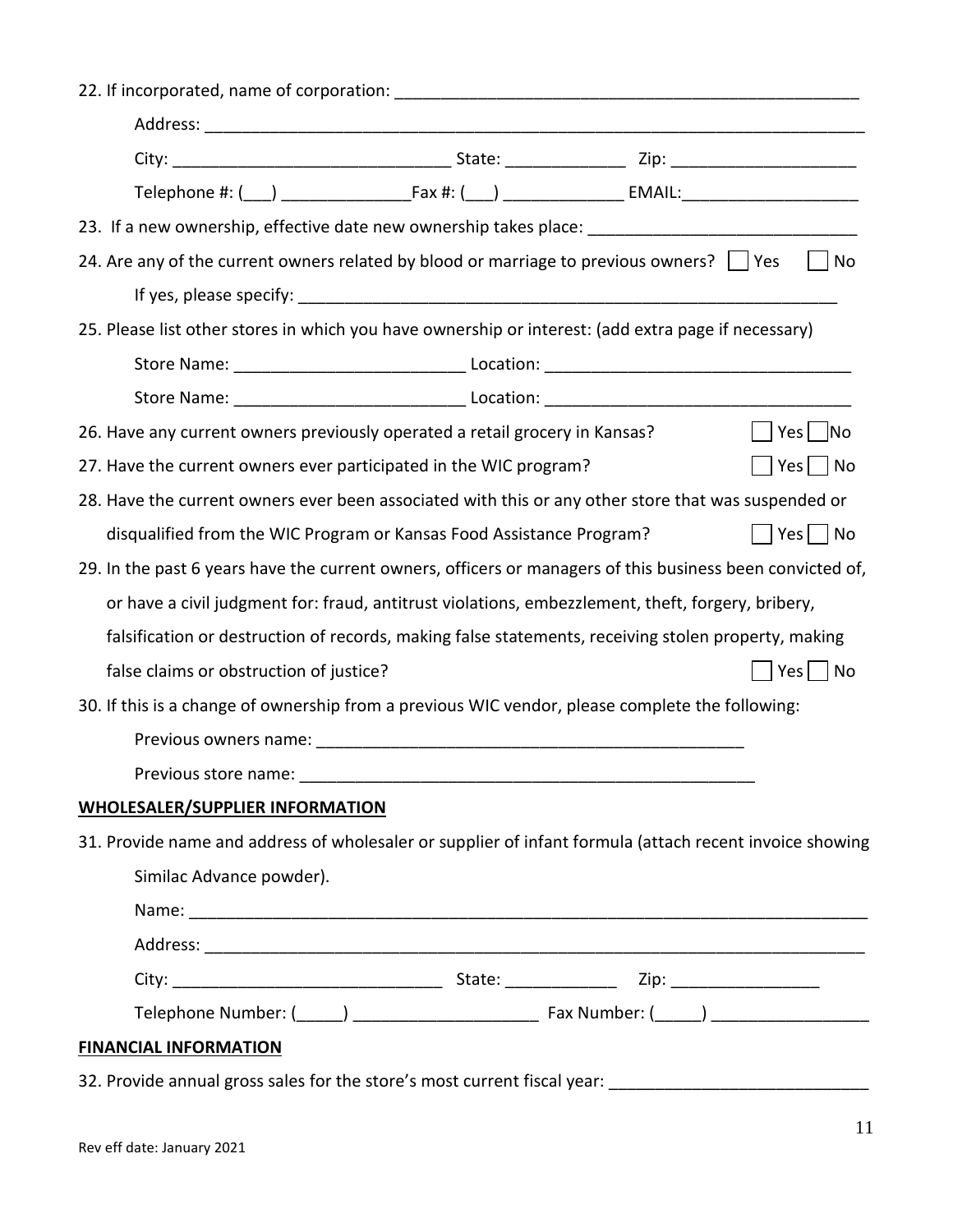| 33. Dates (month/day/year or Fiscal Year) for the above figures: ___________________________________                   |                                                                  |
|------------------------------------------------------------------------------------------------------------------------|------------------------------------------------------------------|
| 34. If a new store, please project a gross sales amount: $\frac{1}{\sqrt{1-\frac{1}{2}}}\sqrt{1-\frac{1}{2}}$ annually | monthly                                                          |
| 35. Will the store derive over 50% of revenue from WIC purchases?                                                      | $ Yes $   No                                                     |
|                                                                                                                        |                                                                  |
| <b>CASH REGISTER/CARD READER SYSTEMS</b>                                                                               |                                                                  |
| 36. What type of phone service do you have for your store? Check all that apply                                        |                                                                  |
| $\Box$ Cable<br>$\Box$ Cell or Cellular<br>$\Box$ Regular landline                                                     | $\Box$ Internet                                                  |
| 37. What type of internet service do you have for your store?                                                          |                                                                  |
|                                                                                                                        |                                                                  |
| 38. What cash register system do you have?                                                                             |                                                                  |
| $\Box$ Retailx<br>$\square$ LOC<br>$\Box$ NCR<br>$\Box$ IBM                                                            | $\Box$ RORC $\Box$ Sharp $\Box$ Other (please specify) _________ |
| 39. Who maintains your cash register system? For example, who do you call when you have a problem                      |                                                                  |
| with your cash register system                                                                                         |                                                                  |
| $\Box$ I maintain my own system $\Box$ I call a person or company                                                      |                                                                  |
| Company Name: _____________________________Contact Name: _________________________Phone #________________              |                                                                  |
| 40. Do you use the bar code scanning feature of your cash register system? $\Box$ Yes $\Box$ No $\Box$                 |                                                                  |
| 41. Does your store accept credit and debit cards? $\Box$ Yes<br>$\square$ No                                          |                                                                  |
| Do you accept/process credit cards?<br>$\square$ Yes<br>$\square$ No                                                   |                                                                  |
| Do you accept/process debit cards? $\Box$ Yes<br>$\square$ No                                                          |                                                                  |
| 42. Do you manually enter the purchase amount into your credit or debit card terminal? $\square$ Yes                   | $\sqcup$ No                                                      |
| 43. Who provides your credit or debit processing services?                                                             |                                                                  |
| They are sometimes called a third party processor (TPP) or card processor (examples: Vantiv or First                   |                                                                  |
| Data) Processor name: Manual Contractor Contractor Contractor Contractor Contractor Contractor Contractor Contr        |                                                                  |
| 44. Do you use separate system to process SNAP/EBT cards?<br>$\sqsupset$ Yes                                           | $\Box$ No                                                        |

I understand that, if this application is approved and a WIC contract is subsequently entered into with the Kansas WIC Program, said contract will be rendered null and void by a change of ownership of the store. The State Agency reserves the right not to renew the contract.

I certify that all information submitted on this form is accurate and complete, and that I will be bound by WIC procedures and requirements set forth in the WIC Vendor Contract, the Vendor Manual and other WIC materials provided to me.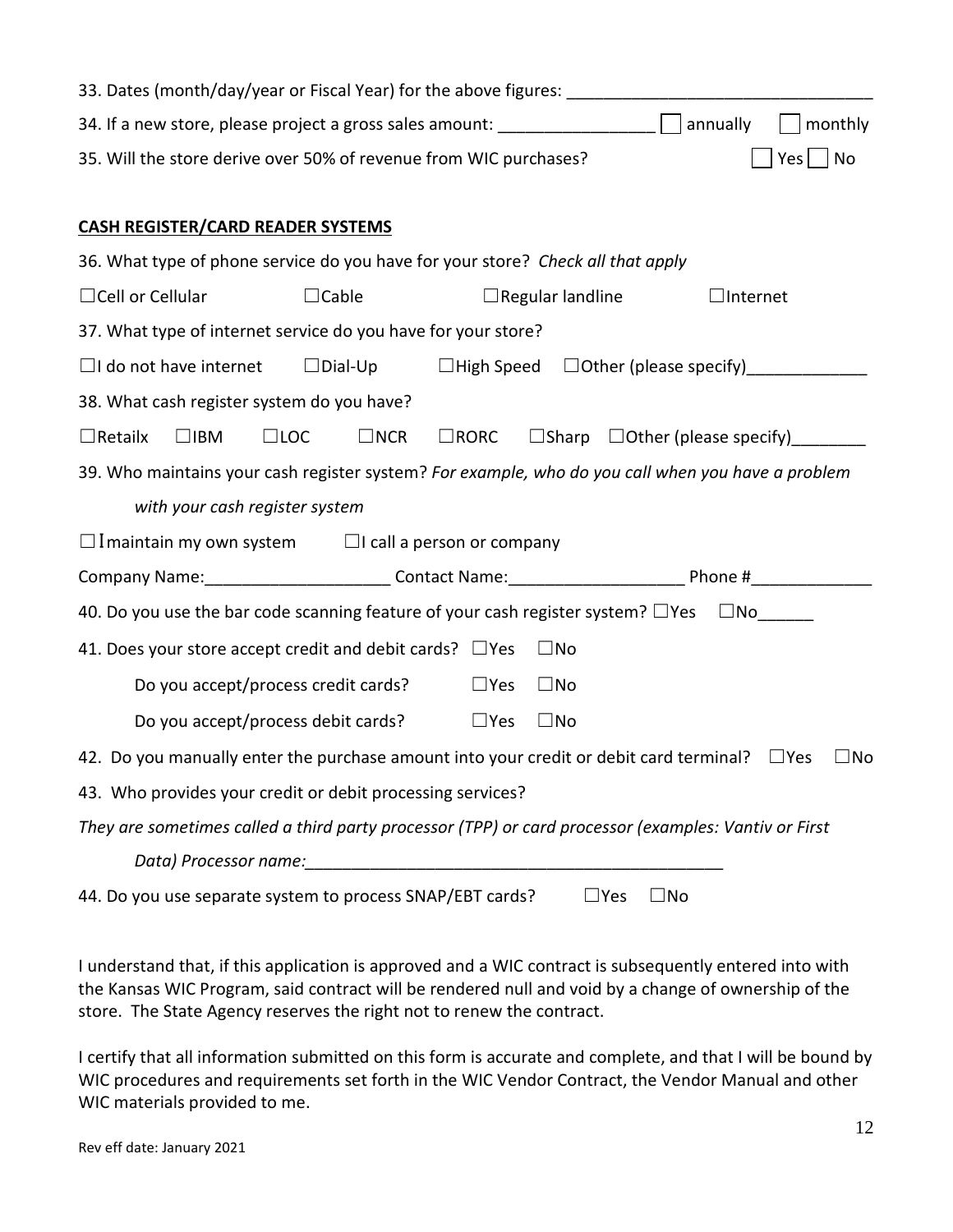I further certify that:

I understand that this application does not guarantee authorization to participate in the WIC program, and that I am financially liable for any WIC benefits accepted prior to authorization.

This store, including all employees, will comply with program regulations and guidelines, and the State Agency can revoke my authorization to participate if there is noncompliance by any of the store's employees.

Appropriate employees will attend training sessions when requested to do so by the State or Local WIC Agency.

| <b>Print Name</b>                                               | Signature                 |            | Date      |
|-----------------------------------------------------------------|---------------------------|------------|-----------|
| Title                                                           |                           |            |           |
| <b>State Agency use only:</b>                                   |                           |            |           |
| Projected Peer Group: __________                                |                           | <b>YES</b> | <b>NO</b> |
| The vendor's prices compare favorably with peer group averages. |                           |            |           |
| All documentation requested from application process received.  |                           |            |           |
| <b>Application Approved</b><br><b>SA Final Decision:</b>        | <b>Application Denied</b> |            |           |
|                                                                 |                           |            |           |
|                                                                 |                           |            |           |